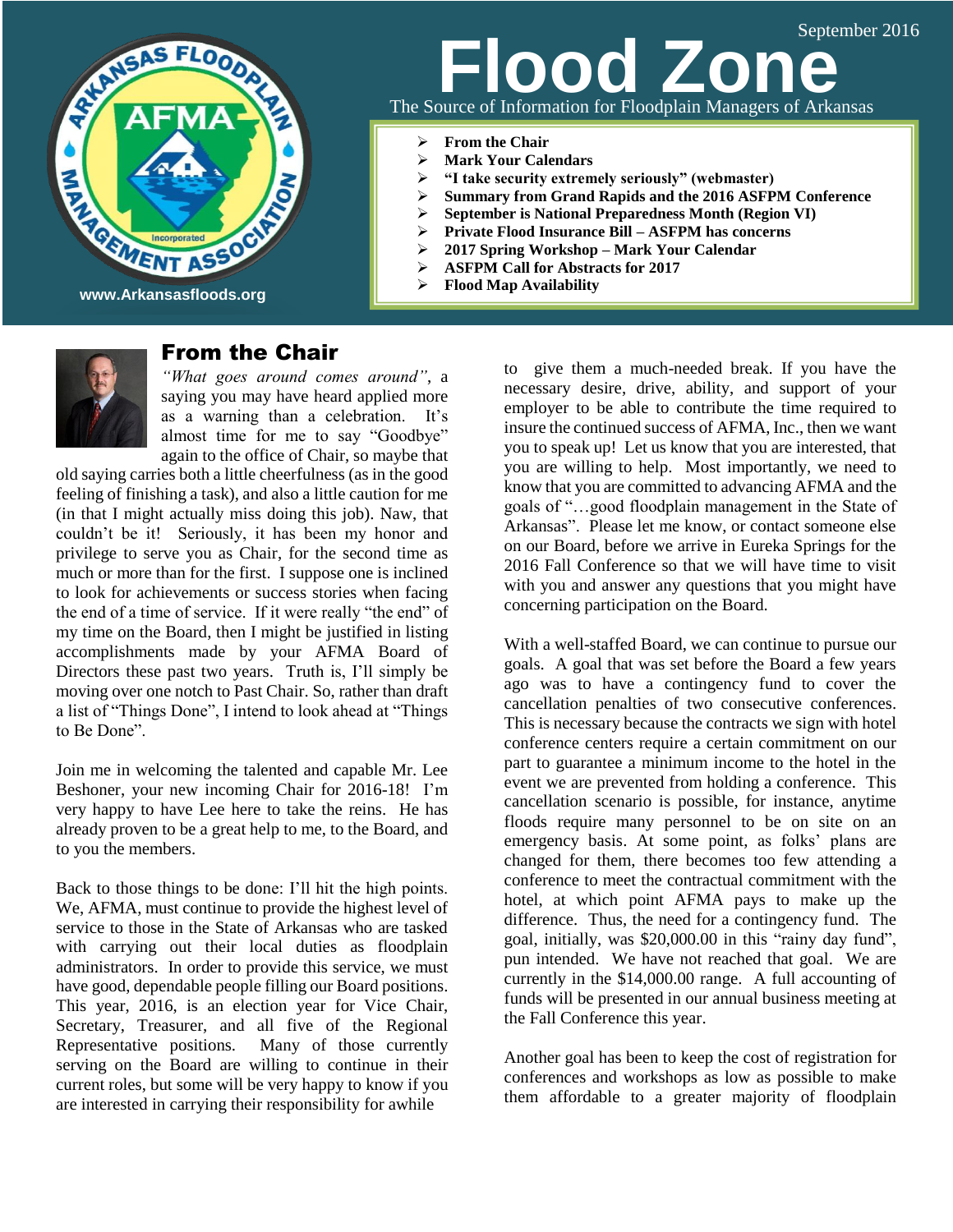management entities in the state, whether they be a county, a city, or a private concern. The dilemma: raise enough money to keep conference quality high while charging the lowest amount possible. Our best way of building a surplus of funds is to have better attendance at each conference and workshop. Once costs are covered, each additional paid registration improves our ability to provide quality experiences at conferences. Please commit your organization to participate with AFMA, and invite others to do the same.

The Board held a very productive Annual Planning Meeting in July of this year at the Inn of the Ozarks, discussing AFMA, Inc. business, long range planning, and details of the upcoming Fall Conference. This meeting, including travel to and from Eureka Springs, requires a three-day commitment from the Board members. Again, may I stress there is a high level of commitment offered to AFMA by the Board members, and by their employers. The Board members serve voluntarily and without compensation.

One of the ongoing great benefits of AFMA, Inc. is having chapter-level control of the CFM® program. By maintaining our CFM® charter at the chapter level, we are able to keep the overall cost of CFM® renewal to a minimum. The only alternative to chapter-level CFM® renewal is to be a member of our national organization, ASFPM, where costs of membership and renewals are higher. Help us to keep AFMA, Inc. strong so that we may continue to enjoy its benefits. The AFMA, Inc. Board strives to maintain a balance between cost and benefit at our conferences. As we push forward to stay ahead of significant changes in floodplain management and bring quality training to our members, we are seeing the inevitable increases in costs. Please support our decision to slightly increase conference registration fees again this year. It is the second increase in several years, and is necessary to keep AFMA, Inc. strong and effective. The main goals of AFMA, Inc. are: 1) providing and promoting training in floodplain management, 2) advancing the exchange of ideas, and 3) encouraging coordination of many disciplines to reduce flood damage. Our Spring training and Fall conferences are filled with top notch speakers and discussions in the classroom and after hours. We all share common interests in flood damage abatement and mitigation, and educating the public about floodplain management. Many of our jobs and careers are very different from one another. At AFMA gatherings, we get acquainted with one another and enjoy opportunities to discuss issues involved in floodplain management. I am personally looking forward to a successful year for AFMA, Inc.

Lastly, I want to remind you of the highest award we occasionally bestow *(the following is the last item from our Awards Luncheon last year, September 2015)*:

**"Congratulations to all these recipients of awards and recognition. We thank Conrad Battreal for being the true leader of our organization. Occasionally, you may find a man or woman of strong character who has dedicated their life to a cause or an ideal. Conrad is a man who is devoted to his wife, Mary. He has raised a family, and he and Mary now enjoy grandchildren. He is a man of faith. Conrad was recognized earlier this year for his athletic achievements when he was inducted into the Arkansas Softball Hall of Fame for his pitching skills and unusual antics on the pitcher's mound. Conrad is a registered Professional Engineer. He is retired from the United States Army Corps of Engineers, and over the past few years we have become acquainted with his vast experience in floodplain management and floodproofing. Conrad has a passion for good floodplain management, and for education of those involved in floodplain management, and for the Arkansas Floodplain Management Association.**

**A few years ago, AFMA presented a lifetime achievement award to Marie Wilson. This award is accompanied by full compensation from AFMA for the cost of registration and hotel accommodations to any future AFMA workshop or conference, for life. Marie is the first and only recipient of this award. Today, the AFMA Board of Directors are very happy to announce this award is now named** *The Battreal Award for Lifetime Achievement***."**



I hope you all will join me at our Fall Conference this year, Sept. 25-28, 2016 in Eureka Springs, AR.

Sincerely,

Richard T. Penn,*PE, CFM®, CPSWQ Chair, AFMA, Inc.*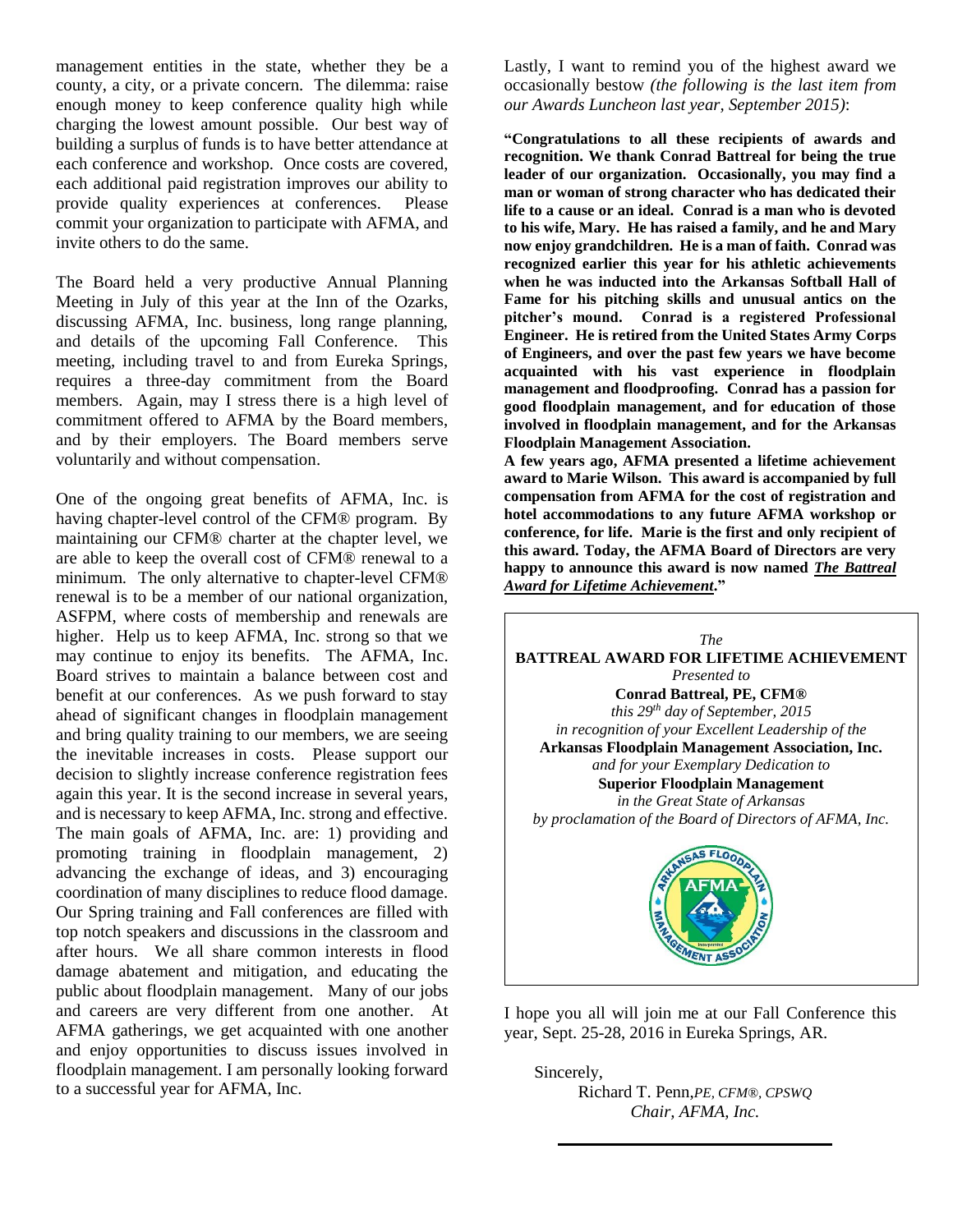#### **MARK YOUR CALENDARS!!!**

*Fall AFMA Conference*  **September 25-28, 2016 Best Western Inn of the Ozarks Eureka Springs, AR** 



*Spring AFMA Workshop* **April 27-28, 2017 Jacksonville Community Center Jacksonville, AR**

## **"I take security extremely seriously"** mostly quotations by Webmaster *(a.k.a. The Great and Powerful OZ)*

Our webmaster *(I'll refer to him here as Oz; after all, he is the wizard for AFMA!)* shall remain anonymous, adding to the mystery of the depth of caution we exercise with our AFMA, Inc. website. He has allowed me to quote one of our recent email exchanges that occurred after I passed along many of the complaints and comments from you, our members, about our new, more rigorous website signin routine:

"In (*software package name here*), the framework on which the new website is built, there are no password hints and the passwords are encrypted so no one can tell what they are. This is for the sake of security. To reset a password, a user just has to click the Forgot Password link to have a reset link emailed to them. The reset can only be done by the user. Again, this is for security. The new site is much, much more secure than the old site. I take security extremely seriously**.** It doesn't seem like it should matter with a non-profit organization's site but [over 30,000 websites are hacked every day.](http://www.forbes.com/sites/jameslyne/2013/09/06/30000-web-sites-hacked-a-day-how-do-you-host-yours/) Most are hacked simply because they are there and they are not secured. Recently the [Little Rock Library Association](http://www.newsweek.com/isis-hit-list-arkansas-targets-authorities-unmoved-466238)  [website was hacked by ISIS.](http://www.newsweek.com/isis-hit-list-arkansas-targets-authorities-unmoved-466238) A quote from the story: "They are clearly looking for low-hanging fruit, and, evidently, security features of this library's website are not up to par," says Michael Smith, an adviser to the U.S. congress and co-founder of national security firm Kronos Advisory."

Thanks, Oz, for looking out for our best interests!!

R. Penn

# **Summary from Grand Rapids and the 2016 ASFPM Conference**

by Lee Beshoner, PE, CFM® Vice-Chair, AFMA, Inc.

First, before I get too far into this, let me say that if you ever have an opportunity to go to the ASFPM National Conference, I encourage you to do so. It is really quite impressive. The amount of knowledge with respect to floodplain related topics is amazing and overwhelming. Secondly, a person cannot participate in everything available; there is simply too much available to do, and too little time at the conference.

With that said, the ASFPM Conference location for 2016 was in Grand Rapids, MI, which for me was a unique travel experience. Having never been there, I was not sure what to expect. Overall, it was a great place to visit.

As for the conference, there were a lot of important items taking shape this year. I cannot begin to cover them all, so I will provide you with a link to the plenary and concurrent session presentations:

[\(http://www.floods.org/index.asp?menuid=826\)](http://www.floods.org/index.asp?menuid=826)

This will allow everyone to focus on the items that are most interesting to them.

In addition to attending the conference, Mike Borengasser and I represented AFMA, Inc. at all of the official State Chapter functions. These included the Certified Board of Regents (CBOR) meeting and the Annual Chapters meeting. On the certification front, AFMA, Inc. has maintained its status with ASFPM with regards to our membership and CFM program, which is a very big deal.

A few of the big things that were taken away from the conference were the 2017 reauthorization of the NFIP (which is starting to gain a lot of attention on the Hill), flood insurance (to privatize or not), the Community Rating System, Increased Cost of Compliance, and doing more with less. With the latest disaster in Louisiana, I am sure the flood insurance issue and the recertification of the NFIP will become bigger topics for our legislators.

FEMA has its continued focus on the NFIP and its outreach to the public through various channels. FEMA has been requesting budget increases for many years, without a lot of success; however, recently FEMA is being heard in their cries for more funding. Congress has been showing new support for mapping and mitigation. Hopefully, this will continue through the new election year. Throughout the week, we heard a lot about the "Customer Experience". It was tied to a lot of things and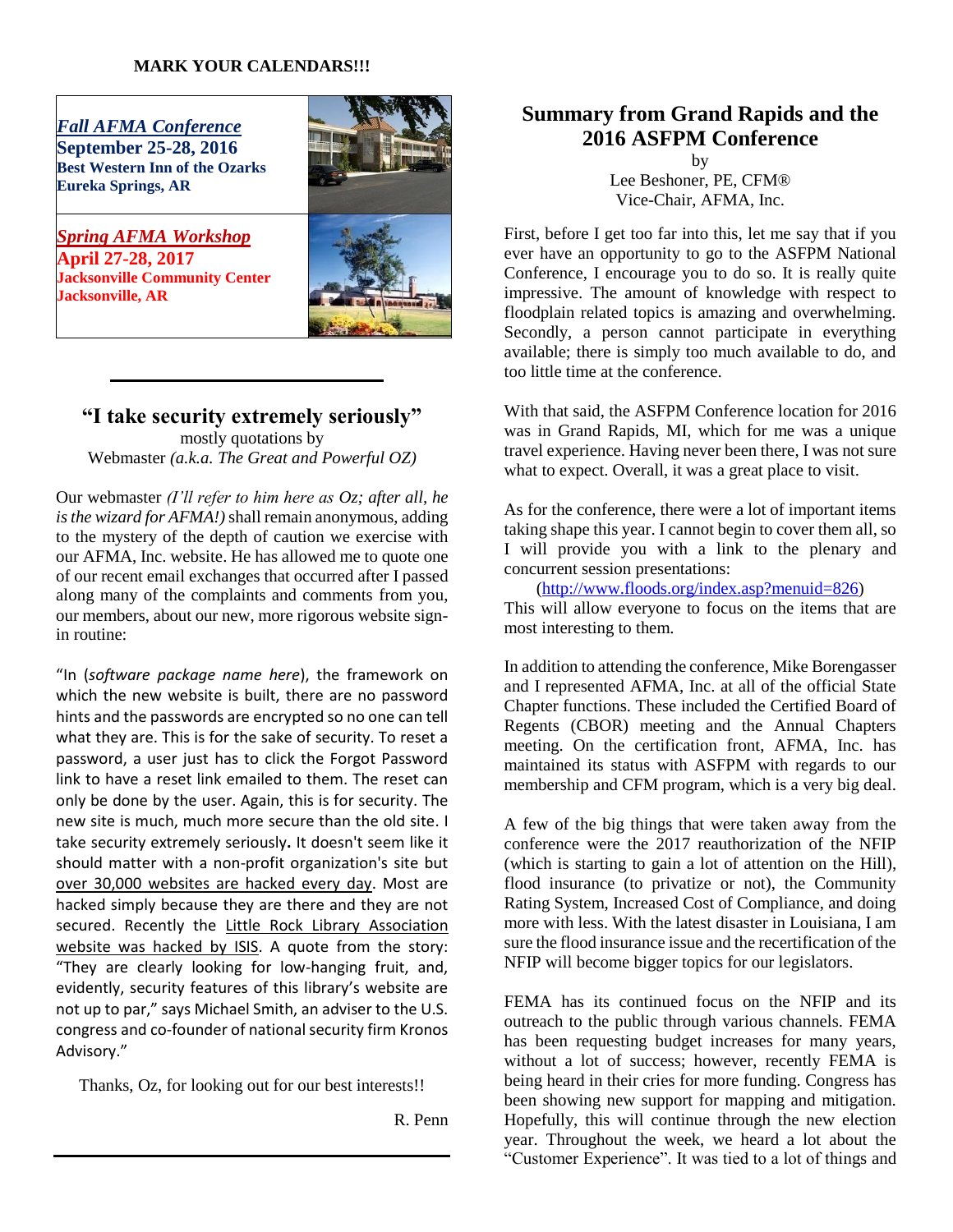included everyone (public sector, private sector, government agencies, etc). FEMA is also continuing on with Risk MAP, its current risk mapping and mitigation program.

While this is by no means a detailed summary of everything that went on at the conference, I encourage everyone to visit the website mentioned above. The 2017 ASFPM National Conference is going to be held on April 30 – May 5, 2017 in Kansas City, MO.

*(The following article is taken from the FEMA Region 6 Mitigation Outreach publication "Keeping Current" issued September 7, 2016)*

# **September is National Preparedness Month**

As people increasingly seek information through their mobile devices, FEMA and the Ready Campaign are tapping into social media and other new ways to gain attention and help everyone to be prepared before emergencies occur.

The Ready Campaign and the Ad Council are releasing social media resources to reach individuals where they are and encourage families to take time to talk about their emergency preparedness -- what to do, where to go and who to contact in the event of a disaster or emergency.

"Disasters don't always occur when we are together with our family and friends, and so it is important to take a few minutes now to plan what you will do in the event you are separated," said FEMA Administrator Craig Fugate. "It only takes a few minutes to talk through the greatest risks that can affect where you live, work or go to school. But by having that conversation or making a plan, families will have more confidence and be better prepared when the next event happens."

Building on the success of the recent public service announcement (PSA) campaign, "Don't Wait. Communicate." The new videos and social media content encourage families to have a conversation and develop an emergency communication plan before a disaster occurs. The new campaign materials include English and Spanish radio, outdoor, and digital public service announcements, including cinemagraphs and display banners. In addition, this year's digital advertisements allow for geographic, hazardspecific PSAs to relevant markets, including Washington, D.C., New York City, Illinois, Los Angeles, and American Samoa.

Created pro bono by Chicago-based advertising agency Schafer Condon Carter (SCC), the PSAs illustrate the importance of having a family plan in the event of an emergency by showing real emergency moments and asking the question, "When is the right time to prepare?"

David Selby, President and Managing Partner of SCC said, "'Don't Wait. Communicate.' has already proven to be a powerful call to action, and we look forward to expanding its impact in helping even more Americans take the necessary steps to prepare themselves and their families for disasters."

Other social media products have been developed by working with Facebook and Tastemade, including six online videos designed to leverage the popularity of the online recipe video trend.

Lisa Sherman, Ad Council president and CEO shares, "Communicating early to prepare for a disaster is vital and it's also easy to do. Our partners have done a great job creating new PSAs and videos that will help extend this important message to new channels and platforms. By partnering with Facebook, we've created compelling, shareable videos that leverage online video trends to reach our target in a unique way."

As part of an ongoing collaboration with state, local, and territorial emergency management partners, localized radio PSAs will be available for 36 states, cities, and territories. The PSAs drive audiences to their local emergency management or organization's website for resources and information pertinent to their area.

Managed and sponsored by the Ready Campaign, National Preparedness Month is designed to raise awareness and encourage Americans to take steps to prepare for emergencies in their homes, schools, workplace, organizations, businesses, and places of worship. National Preparedness Month is an opportunity to share emergency preparedness information and host activities across the country to help Americans understand what it truly means to be ready.

Throughout National Preparedness Month, FEMA encourages everyone to install and become more familiar with the FEMA App. The App allows users to receive weather alerts for up to 5 different areas, offers an emergency preparedness checklist, and provides safety tips for numerous emergency situations. The App also lists open shelters and gives users the ability to upload disaster photos from roads, parks and other public areas to help emergency managers. Since its launch in 2003, the Ready Campaign has received nearly \$1.2 billion in donated media. The campaign has helped generate more than 97 million unique visitors to Ready.gov to learn how to be better prepared.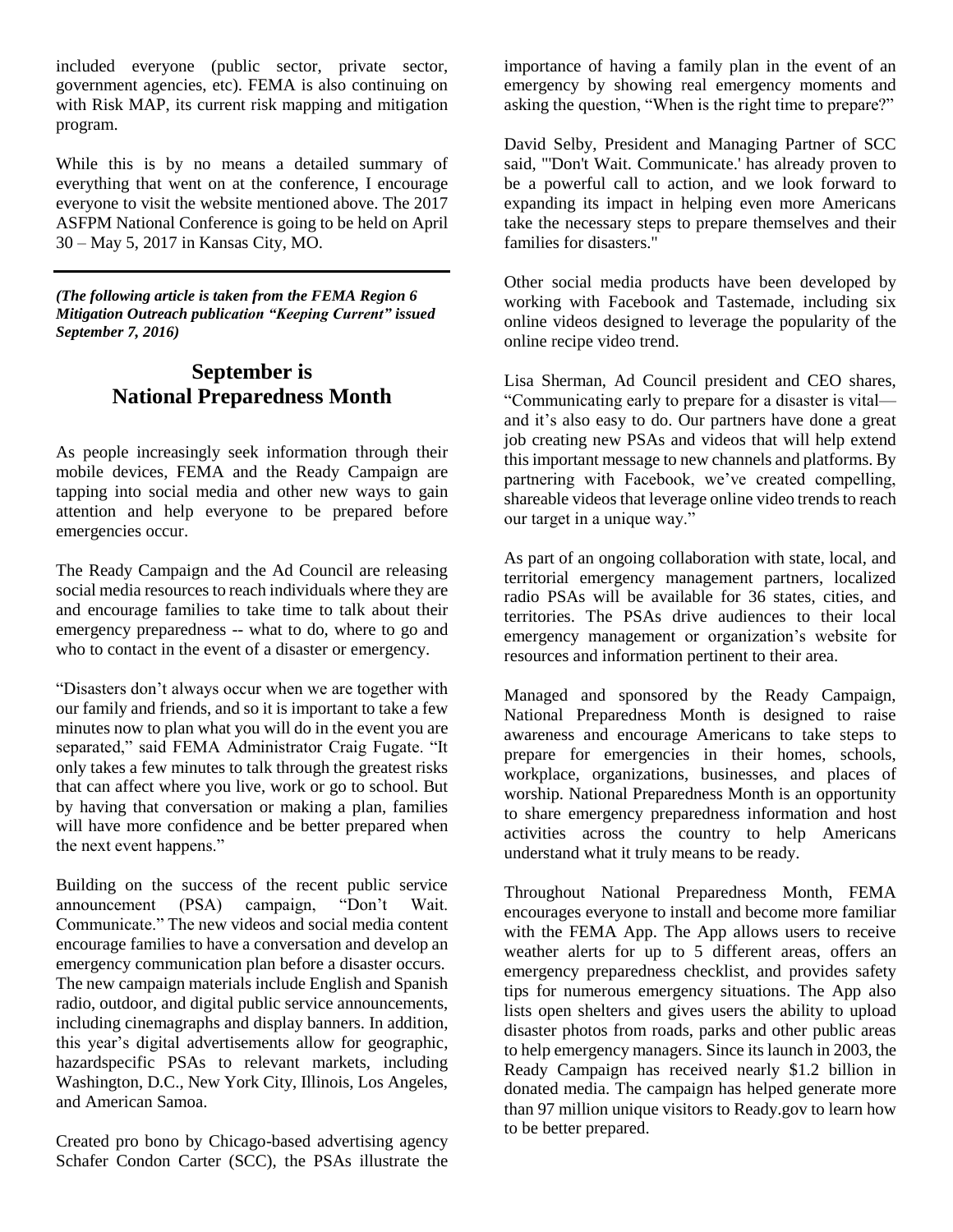For more information visit Ready.gov/September or follow the campaign on Facebook and Twitter.

# **Private Flood Insurance bill –**

## **ASFPM has concerns**

ASFPM, as well as some of you as individuals, have inquired of AFMA's opinion or stance on current Federal legislation that would encourage Private Flood Insurance through the open market, competing with the NFIP. Your AFMA Chair and Vice Chair cosigned a letter (drafted by Lee; thank you, Lee!) outlining our support of privatizing flood insurance while at the same time drawing much attention to grave concerns we have with the currently worded bill. Our stated position on this straddles the issue, recognizing the possible benefits of a competitive market, while pointing out the tremendous mapping, mitigation, and other programs which are possible with the NFIP. Our greatest concern is that, with the passage of the current version of the bill, there will be many unintended consequences that will mire the perceived benefits of privatization. Letters were addressed to Senators Boozman and Cotton. Senator Cotton responded as of the writing of this article. *(R.Penn)*

# **ASFPM Call for Abstracts for 2017**

**\_\_\_\_\_\_\_\_\_\_\_\_\_\_\_\_\_\_\_\_\_\_\_\_\_\_\_\_\_\_\_\_\_\_\_\_\_\_\_\_\_\_**

#### *(The following is from an email received from ASFPM)*

The 41st annual Association of State Floodplain Managers Conference will take place in Kansas City April 30 - May 5, 2017. At ASFPM we strive to make each year's conference better than the last.

This year we are looking at expanding our technical program to think beyond the floodplain. A couple areas we are looking to expand upon are applied and academic research, stormwater management and items related to urban flooding.

Our call for abstracts will go out the third week in September. I look forward to hearing back from you.



#### **Jenny Seffrood**

Event Planner + Training Coordinator | ASFPM 575 D'Onofrio Drive, Suite 200 | Madison, WI [jenny@floods.org](mailto:jenny@floods.org) | [608-828-6329](tel:608-828-6329)

**AFMA 2017 Spring Workshop:**

April 27 – 28 **Jacksonville Community Center Jacksonville AR**

# Pre-Registration opens in February, 2017!

You don't want to miss it, so mark your calendar! The spring workshop is a mid-year technical supplement for the seasoned floodplain manager and serves as a great introduction to floodplain management for those new to the business. The workshops cover a variety of topics. This year's agenda is loaded with interesting and informative subject matter.

Go to the AFMA website in February 2017 to register and preview the Agenda.

[www.Arkansasfloods.org](http://www.arkansasfloods.org/)

**Don't miss your mid-year opportunity for continuing education credits (CECs)!**

# **Flood Map Availability: A Follow-up to the 2015 Spring Workshop**

Shawn L. Jackson, CFM®, GISP Arkansas Natural Resources Commission

The last presentation on the agenda for the AFMA 2015 Spring Technical Workshop was the topic of Flood Map Availability. A Flood map is a valuable tool in the floodplain manager's toolbox along with the community ordinance and floodplain development permit. As such, knowing how to utilize the tool is a must. This is a brief follow-up on various points covered in the presentation such as where to find tutorials on how to use GIS, where to find GIS software, and where to find digital flood insurance rate maps or DFIRMs. It might be a good time to point out Flood Map equals DFIRM and the means to viewing the DFIRM is through a geographic information system. Without getting mired in the details of what GIS is, this is intended to provide you access to web locations. From there, you can learn about GIS, use technology to view flood map products, and download data to make